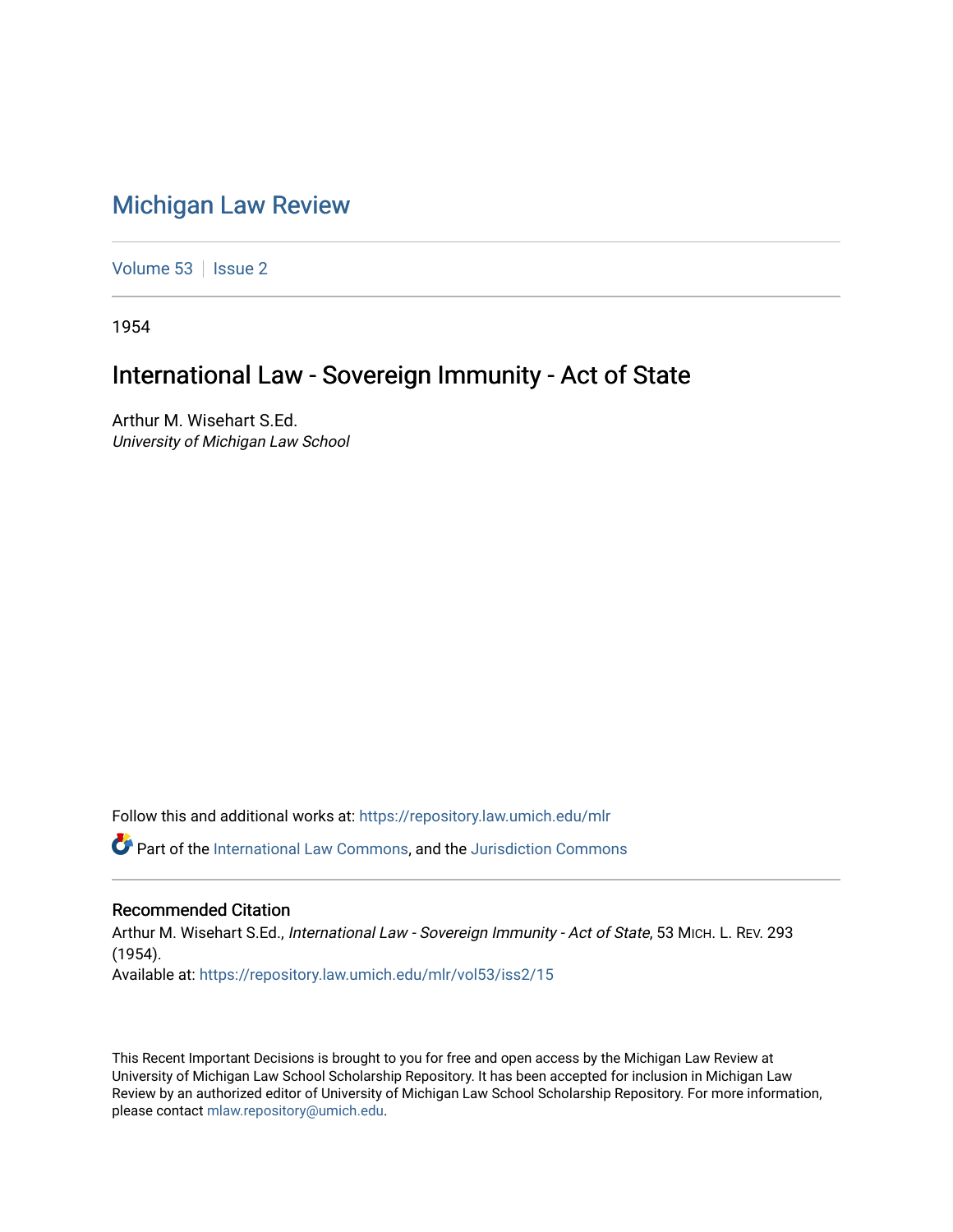INTERNATIONAL LAW-SOVEREIGN IMMUNITY-ACT OF STATE-In 1953 the government of Peru authorized the issuance of scrip certificates to holders of certain of its bonds. Plaintiffs were members of a class of former bondholders who were not among the distributees of the scrip under the terms of the Peruvian enabling act. They alleged that they were entitled to share in the scrip by reason of contracts with the government of Peru and that defendants tortiously had induced Peru to breach these contracts by excluding the plaintiffs from the terms of the legislative enactment. The defense interposed was that litigation of the cause would make it necessary for the court to pass on the validity of an act of a foreign government, and that this is beyond the power of the court. On appeal from an order to strike this defense, *held,* reversed. The validity of the acts of one sovereign government cannot be adjudicated in the courts of another; the defense therefore should be allowed. *Frazier v. Foreign Bondholders Protective Council, Inc.,* 125 **N.Y.S.** (2d) 900 (1953).

A general principle of international law is that the courts of a sovereign state have jurisdiction over parties properly before them and over property within the territorial sovereignty of the state.<sup>1</sup> When the sovereign state expressly or by implication grants immunity to certain parties or their property, however, its courts cannot take jurisdiction.2 Such is the situation when the

1 BISHOP, CASES AND MATERIALS ON INTERNATIONAL LAW 344 (1953).

2The Schooner Exchange v. McFaddon, 7 Cranch (II U.S.) 116 (1812). Immunity from jurisdiction does not mean, however, that no legal obligation exists. Such an obligation can be given effect (1) if the foreign state waives its immunity from the jurisdiction of the national courts or (2) if the question is presented to an international tribunal. See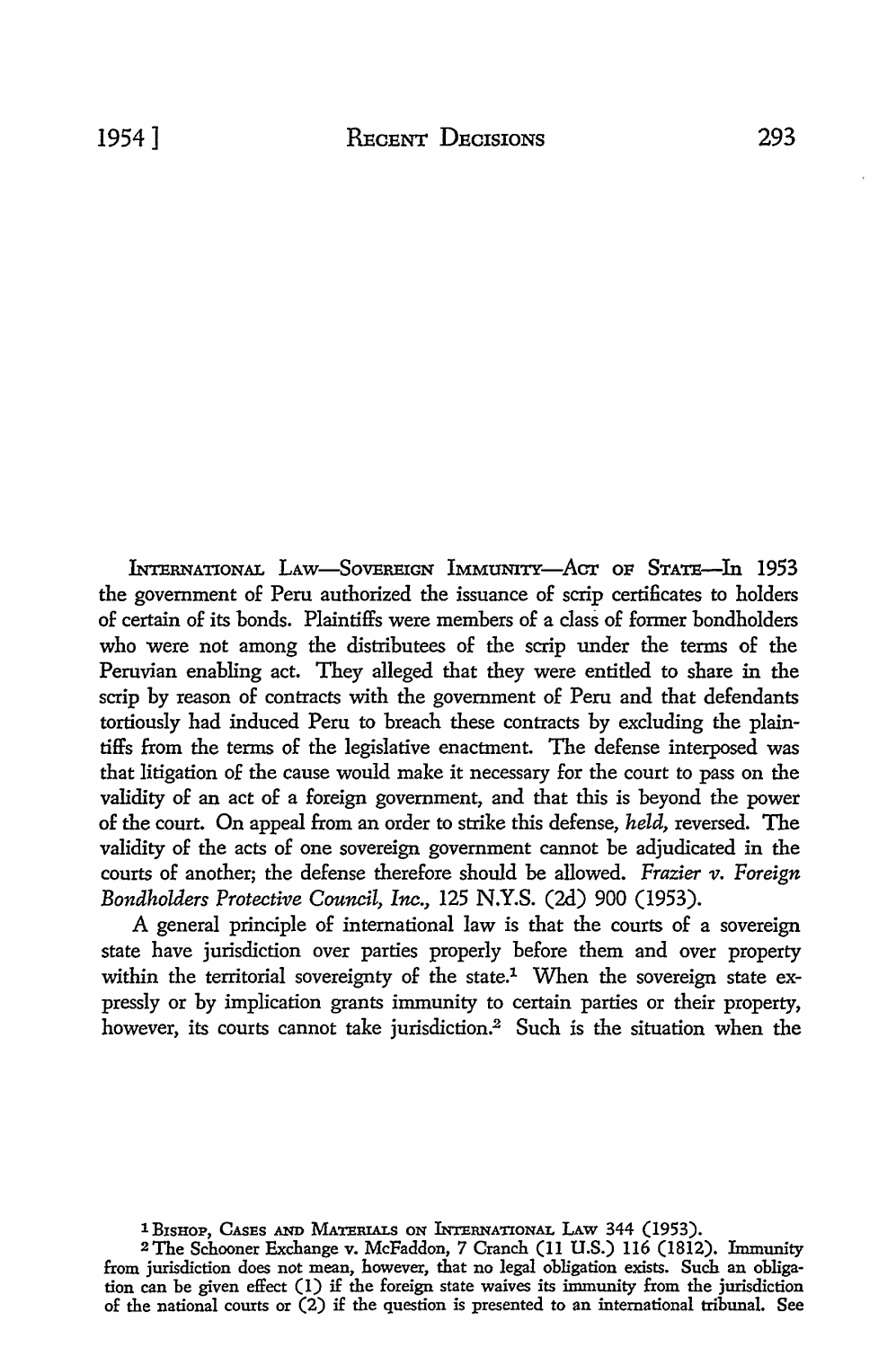suit is against the state itself, the theory being that the state impliedly grants itself immunity in the absence of an express assent to the jurisdiction of the court.<sup>3</sup> Such also is the situation when the suit is against the government of a foreign state,<sup>4</sup> its ministers,<sup> $5$ </sup> its agents,<sup> $6$ </sup> or its property,<sup> $7$ </sup> the theory then being that the state in which the court is sitting impliedly grants the foreign sovereign immunity from national judicial jurisdiction for reasons of international comity.<sup>8</sup> Quite .a different situation is presented when, as in the principal case, although all of the parties clearly are within the jurisdiction of the court, one of the issues involves a determination of the legal consequences of an act of a foreign government. In such a situation the fact that the national court has jurisdiction does not answer the question of where it should look for the guiding rules of decision. If the state under whose laws the court functions has declared expressly what the rule of decision is to be, that declaration, of course, is binding on the court.9 If there has been no express declaration by the state, however, and the transaction occurred within the territorial sovereignty of a foreign state, the court will act in accordance with principles familiar to students of private international law in choosing the applicable law.10 When the transaction

Dickinson v. Del Solar, [1930] l K.B. 376; The Tinoco Claims Arbitration: Great Britain v. Costa Rica, l U.N. Rep. Int. Arbitral Awards 369 (1923).

s See Stanley v. Schwalby, 147 U.S. 508, 13 S.Ct. 418 (1898).

4 See Oliver American Trading Co. v. Government of the United States of Mexico, (2d Cir. 1924) 5 F. (2d) 659.

5 1 OPPENHEIM, INTERNATIONAL LAW, 7th ed. by Lauterpacht, 711 (1948); 1 Stat. L. 117 (1790), 22 u.s.c. (1952) §252.

<sup>6</sup>Frazier v. Hanover Bank, 119 N.Y.S. (2d) 319, affd. without opinion in 281 App. Div. 861, 119 N.Y.S. (2d) 918 (1953). This was a suit by the plaintiffs in the principal case against one of the defendants, a New York bank, for specific performance of the contract under which plaintiffs allegedly were entitled to share in the distribution of scrip certificates. Although admitting that the bank had no immunity of its own, the court held that it was an agent of the government of Peru and that immunity should be given because the action was, in substance, against a foreign state. See also Lamont v. Travelers Ins. Co., 281 N.Y. 362, 24 N.E. (2d) 81 (1939); same, 294 N.Y. 827 (1945).

7Berizzi Bros. Co. v. S. S. Pesaro, 271 U.S. 562, 46 S.Ct. 611 (1926); Compania Espanola de Navegacion Maritima, S.A., v. The Navemar, 303 U.S. 68, 58 S.Ct. 432 (1938).

s A grant of jurisdictional immunity has been implied even when the United States was at war with the foreign state in question. Telkes v. Hungarian National Museum, 265 App. Div. 192, 38 N.Y.S. (2d) 419 (1942).

<sup>9</sup>See United States v. Pink, 315 U.S. 203, 62 S.Ct. 552 (1942).

10 See Ricaud v. American Metal Co., 246 U.S. 304 at 309, 38 S.Ct. 312 (1918). Underhill v. Hernandez, 168 U.S. 250 at 252, 18 S.Ct. 83 (1897), is usually cited for the misleading but classic dictum that the courts of one government will not sit in judgment on the acts of another government within its own territory. In that case, involving a tort allegedly committed by the commander of successful revolutionary forces in Venezuela, the court applied the act of state doctrine in holding the defendant not liable on the theory that the action was not tortious where it occurred. Even if its view of the case be taken, it is submitted that the court, despite its protestations to the contrary, actually did sit in judgment on the acts of the foreign government in the sense that it determined the legal consequences of those acts in accordance with what it conceived to be the applicable law of the state in which they were committed. Since the suit was against a former official of a foreign government for action taken in his official capacity, it would seem that he should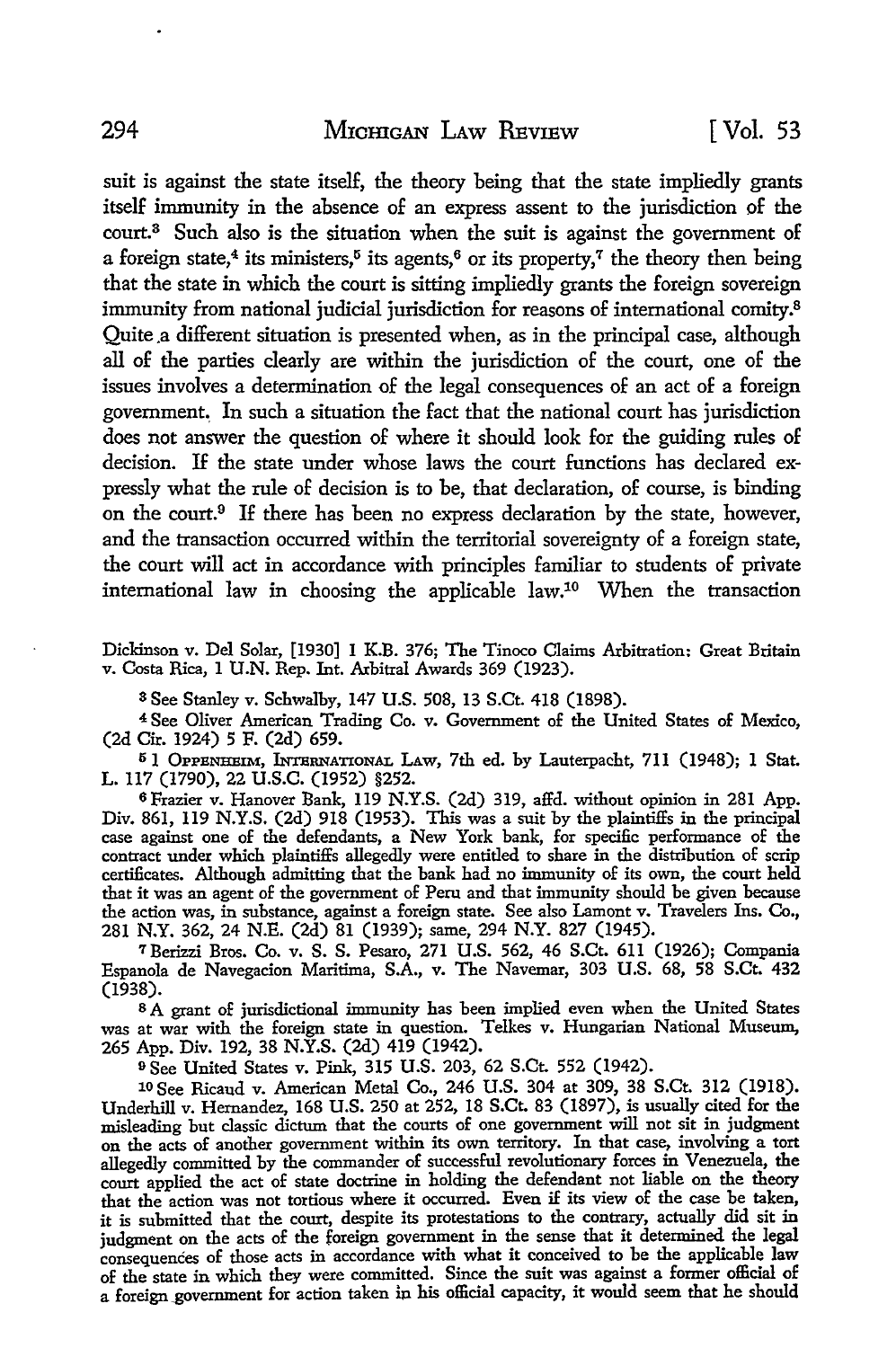involved was instigated directly by the government of the foreign state itself and within its own territory, the principles are the same as those referred to in the preceding sentence, but the "act of state doctrine" is the name given to the process of ascertaining the law applicable as the rule of decision.11 Such considerations are the basis of the act of state doctrine rather than a judicial revulsion at the idea of giving extraterritorial effect to the *lex* fori, and therefore properly place it in the area of conflict of laws rather than in the area of international law, if we must pigeonhole. This is illustrated by those cases in which the courts apply local law, rather than foreign law, when the outcome indicated by the foreign rule of decision is sufficiently shocking.12

Although the defendants in the principal case admitted that it was not a proper situation for an application of the principles of sovereign immunity,13 the court apparently was side-tracked by considerations pertinent to sovereign immunity cases and gave them as the basis of its decision.<sup>14</sup> Instead of indicating that the lower court should apply conflict of laws principles in determining whether there was a contract with the foreign state, what were the terms of the alleged contract, 15 whether there had been a breach of such contract according to the applicable rules of law,16 whether such a breach had been occasioned by the action of the defendant, whether such action constituted a tort under the *lex loci delicti,17* and whether the act of the Peruvian legislature or the laws of the United States were declaratory of the *lex loci delicti* as the applicable rules of decision,18 it indicated that the court could not decide the case on its merits if it involved passing on the legal consequences of the acts of the foreign government. Such a view is surely erroneous. It has the unfortu-

be accorded jurisdictional immunity in our courts for that reason, and that the act of state doctrine therefore was not necessary for the decision in the case. See Lamar v. Browne, 92 U.S. 187, 23 L.Ed. 650 (1875).

11 See Salimoff v. Standard Oil Co., 262 N.Y. 220, 186 N.E. 679 (1933). Cf. Eaglin v. Cusenier Co., 221 U.S. 580, 31 S.Ct. 669 (1911).<br><sup>12</sup> See Vladikavkazsky Ry. Co. v. New York Trust Co., 263 N.Y. 369 at 378, 189

N.E. 456 (1934). Cf. Bernstein v. Van Heyghen Freres Societe Anonyme, (3d Cir. 1947) 163 F. (2d) 246, cert. den. 332 U.S. 772, 68 S.Ct. 88 (1947). In the latter case, the act of state doctrine was applied to validate a racially-motivated confiscation decree of the Nazi government. Judge Learned Hand suggested that the result might have been different had the executive branch of our government repudiated the decree. The case is noted in 47 CoL. L. REv. 1063 (1947).

13 Principal case at 902.

14"... the plaintiffs are thinking within the dimensions of their local tort action, rather than of the preponderating international considerations." Principal case at 904.

111 See Aymar v. Sheldon, 12 Wend. (N.Y.) 439 (1834).

16 Hewitt v. Speyer, (2d Cir. 1918) 250 F. 367 (act of state doctrine applied to deny the imposition of an equitable lien on monies of a foreign state transferred to defendant within the territorial jurisdiction of that state and subject to a contract executed in the same state).

17 GOODRICH, CONFLICT OF LAWS, 3d ed., 265 (1949).

18 See American Banana Co. v. United Fruit Co., 213 U.S. 347 at 358, 29 S.Ct. 511 (1909). The case involved an attempt to give an extraterritorial effect to the Sherman Act. Justice Holmes indicated, at p. 358, that "persuading a sovereign power to do this or that cannot be a tort.  $\ldots$ "